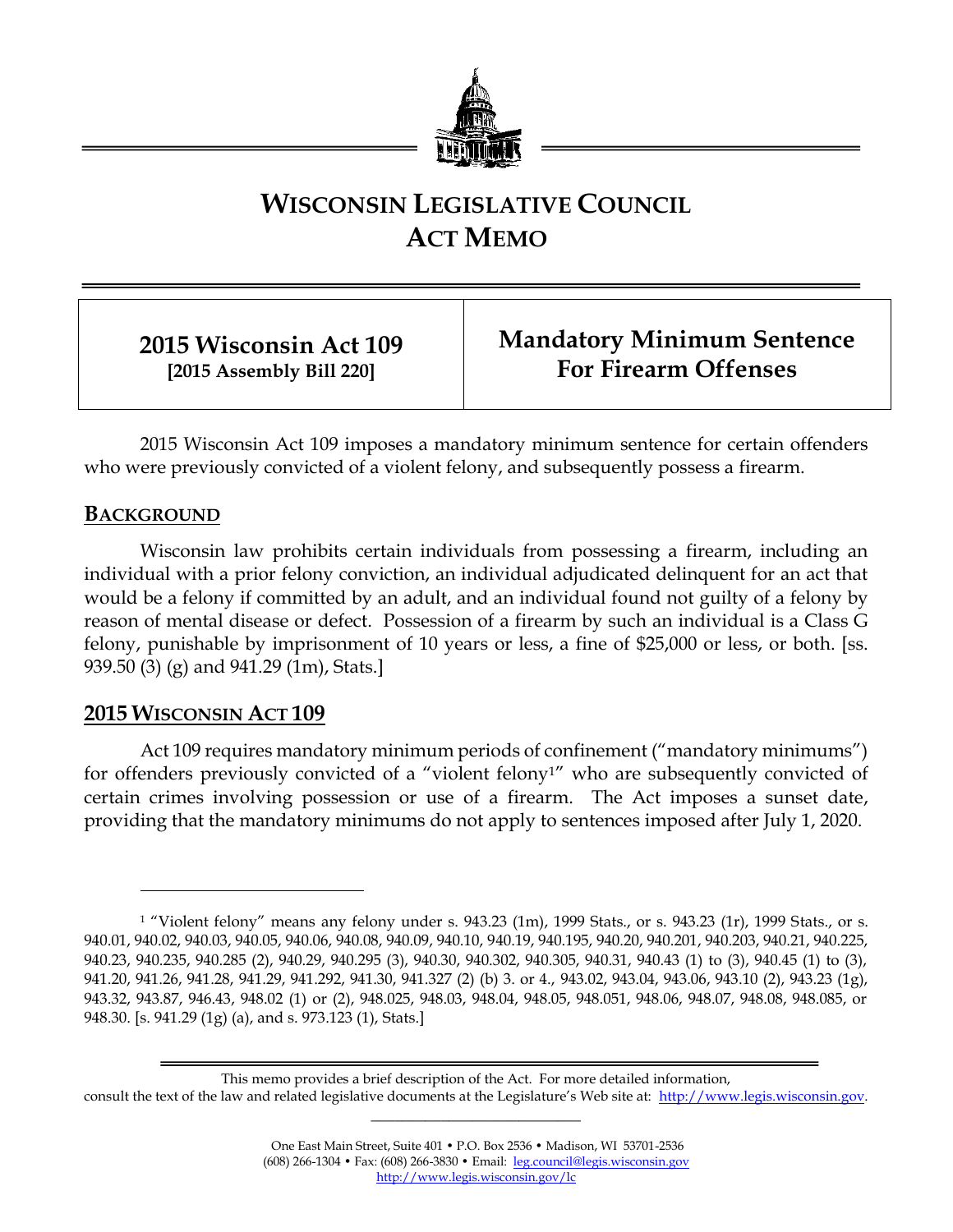#### **Felon-in-Possession**

Act 109 imposes a mandatory minimum of three years on offenders who are convicted of possessing a firearm in violation of s. 941.29, Stats. ("felon-in-possession"), if both of the following are true:

- (1) Previous Violent Felony. The person was previously convicted of, adjudicated delinquent for, or found not guilty of by reason of mental disease or defect, committing, soliciting, conspiring, or attempting to commit a violent felony.
- (2) Felon-in-Possession Committed Within Certain Timeframe. The person committed the current offense within five years after completing his or her sentence, including any probation, parole, or extended supervision, or being discharged by the Department of Corrections, for a prior felony or violent misdemeanor.<sup>2</sup>

#### **New Conviction for Violent Felony Involving a Firearm**

Act 109 imposes a mandatory minimum on offenders who were previously convicted of a violent felony, and subsequently commit a new violent felony using a firearm. Specifically, a court must impose a mandatory minimum for commission of a violent felony if it finds that all of the following are true:

- (1) Previous Violent Felony. At the time the person committed the violent felony, he or she was subject to s. 941.29, Stats. (felon-in-possession), because he or she was convicted of, adjudicated delinquent for, or found not guilty by reason of mental disease or defect, committing, soliciting, conspiring, or attempting to commit a prior violent felony.
- (2) Use of a Firearm in New Violent Felony. The person used a firearm in the commission of the violent felony for which the court is imposing the sentence.

The mandatory minimum that applies to such an offender depends upon the seriousness of the new violent felony for which the court is imposing sentence. The Act requires a court to impose the following mandatory minimum periods of confinement:

- Not less than five years if the violent felony is a Class A through Class G felony.
- Not less than three years if the violent felony is a Class H felony.
- Not less than one year and six months if the violent felony is a Class I felony.

#### **Consecutive Sentences**

 $\overline{a}$ 

Act 109 provides that if a court sentences a person to a mandatory minimum for committing a new violent felony using a firearm (under s. 973.123, Stats.), as well as a mandatory

<sup>2</sup> "Violent misdemeanor" means a violation of s. 813.12, 813.122, 813.125, 940.19 (1), 940.195, 940.42, 940.44, 941.20 (1), 941.26, 941.38 (3), 941.39, 947.013, 948.55, 951.02, 951.08, 951.09, or 951.095, Stats., or a violation to which a penalty specified in s. 939.63 (1), Stats., is applied. [s. 941.29 (1g) (b), Stats.]